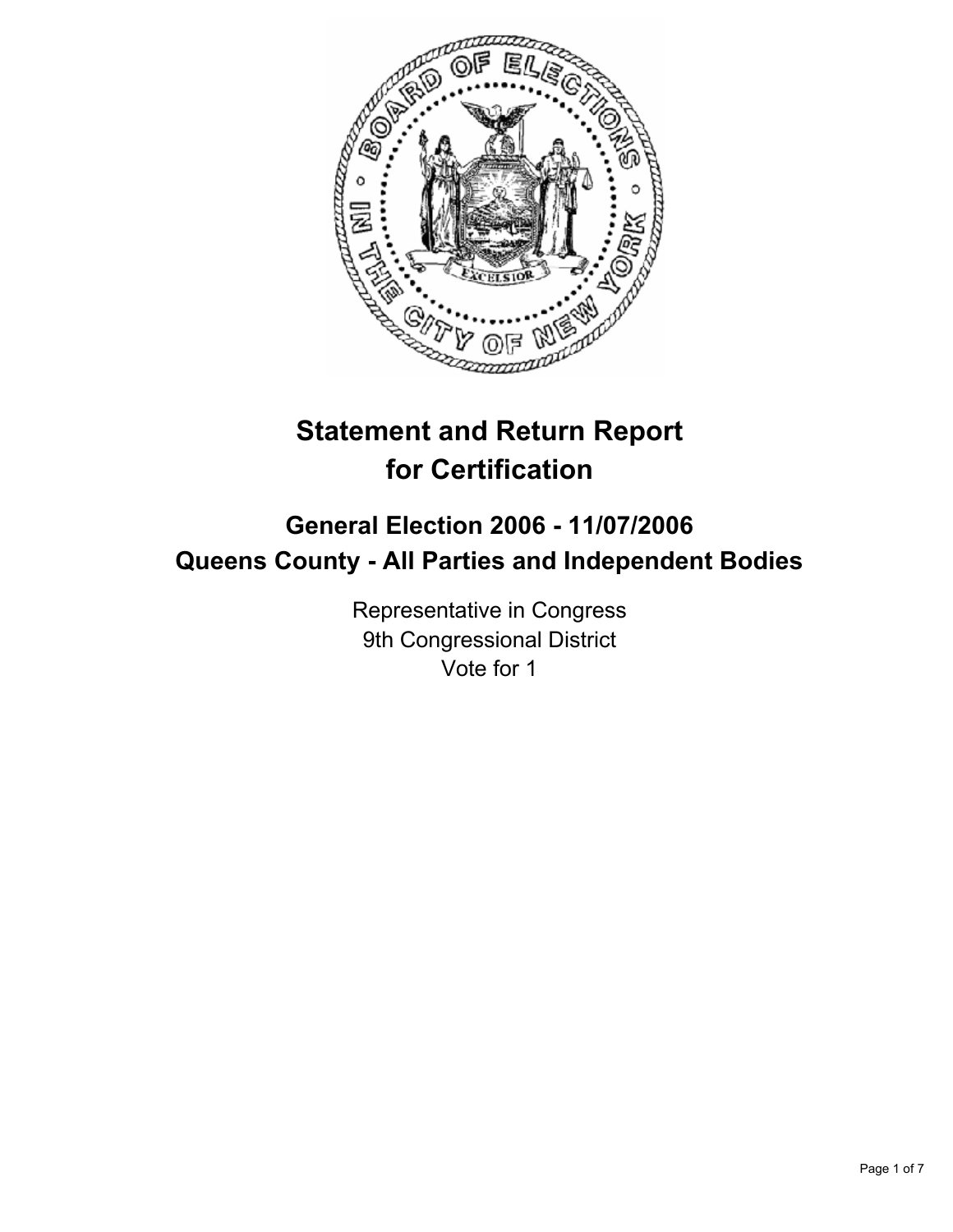

| PUBLIC COUNTER                      | 197 |
|-------------------------------------|-----|
| <b>EMERGENCY</b>                    |     |
| ABSENTEE/MILITARY                   |     |
| <b>FEDERAL</b>                      |     |
| <b>AFFIDAVIT</b>                    | 2   |
| <b>Total Ballots</b>                | 201 |
| ANTHONY D WEINER (DEMOCRATIC)       | 139 |
| ANTHONY D WEINER (WORKING FAMILIES) | 4   |
| <b>Total Votes</b>                  | 143 |
| Unrecorded                          | 58  |

### **Assembly District 23**

| PUBLIC COUNTER                      | 13,396 |  |
|-------------------------------------|--------|--|
| <b>EMERGENCY</b>                    | 92     |  |
| ABSENTEE/MILITARY                   | 316    |  |
| <b>FEDERAL</b>                      | 28     |  |
| <b>AFFIDAVIT</b>                    | 181    |  |
| <b>Total Ballots</b>                | 14,013 |  |
| ANTHONY D WEINER (DEMOCRATIC)       | 8,062  |  |
| ANTHONY D WEINER (WORKING FAMILIES) | 623    |  |
| ANDREW CUOMO (WRITE-IN)             |        |  |
| ARTHUR MC GOLDRICK (WRITE-IN)       |        |  |
| COSSIN (WRITE-IN)                   |        |  |
| HENRY LAGOS (WRITE-IN)              |        |  |
| LIE (WRITE-IN)                      |        |  |
| <b>Total Votes</b>                  | 8,690  |  |
| Unrecorded                          | 5,323  |  |

| <b>PUBLIC COUNTER</b>               | 7,899 |
|-------------------------------------|-------|
| <b>EMERGENCY</b>                    | 0     |
| ABSENTEE/MILITARY                   | 204   |
| <b>FEDERAL</b>                      | 33    |
| <b>AFFIDAVIT</b>                    | 67    |
| <b>Total Ballots</b>                | 8,203 |
| ANTHONY D WEINER (DEMOCRATIC)       | 5,260 |
| ANTHONY D WEINER (WORKING FAMILIES) | 364   |
| GOD (WRITE-IN)                      |       |
| JERRY CRONIN (WRITE-IN)             |       |
| NORA MARINO (WRITE-IN)              |       |
| PAUL SCHEER (WRITE-IN)              |       |
| <b>Total Votes</b>                  | 5,628 |
| Unrecorded                          | 2,575 |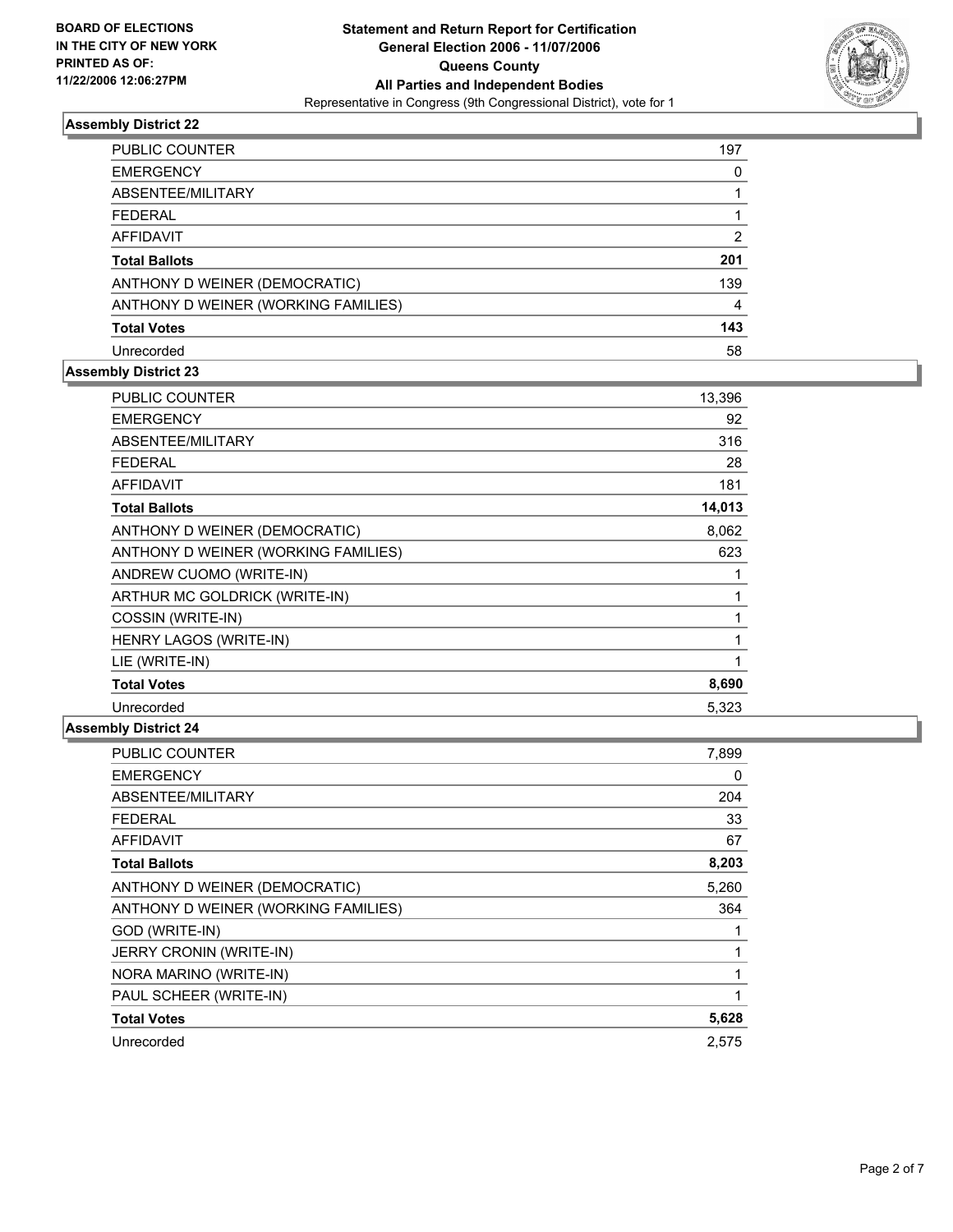

| PUBLIC COUNTER                      | 6,165 |
|-------------------------------------|-------|
| <b>EMERGENCY</b>                    | 51    |
| ABSENTEE/MILITARY                   | 110   |
| <b>FEDERAL</b>                      | 65    |
| AFFIDAVIT                           | 86    |
| <b>Total Ballots</b>                | 6,477 |
| ANTHONY D WEINER (DEMOCRATIC)       | 4,293 |
| ANTHONY D WEINER (WORKING FAMILIES) | 298   |
| DANIEL GROSSMAN (WRITE-IN)          |       |
| HANK HYMAN (WRITE-IN)               |       |
| JOE TORRE (WRITE-IN)                |       |
| <b>Total Votes</b>                  | 4,594 |
| Unrecorded                          | 1,883 |

### **Assembly District 26**

| <b>PUBLIC COUNTER</b>               | 205 |  |
|-------------------------------------|-----|--|
| <b>EMERGENCY</b>                    |     |  |
| ABSENTEE/MILITARY                   |     |  |
| <b>FEDERAL</b>                      | 5   |  |
| <b>AFFIDAVIT</b>                    |     |  |
| <b>Total Ballots</b>                | 215 |  |
| ANTHONY D WEINER (DEMOCRATIC)       | 108 |  |
| ANTHONY D WEINER (WORKING FAMILIES) | 5   |  |
| <b>Total Votes</b>                  | 113 |  |
| Unrecorded                          | 102 |  |

| <b>PUBLIC COUNTER</b>               | 11,622 |
|-------------------------------------|--------|
| <b>EMERGENCY</b>                    | 31     |
| ABSENTEE/MILITARY                   | 315    |
| <b>FEDERAL</b>                      | 115    |
| <b>AFFIDAVIT</b>                    | 156    |
| <b>Total Ballots</b>                | 12,239 |
| ANTHONY D WEINER (DEMOCRATIC)       | 8.515  |
| ANTHONY D WEINER (WORKING FAMILIES) | 527    |
| DANIEL OJEDA (WRITE-IN)             |        |
| LOWELL RAPPORT (WRITE-IN)           |        |
| PETE SCAZZERO (WRITE-IN)            |        |
| <b>Total Votes</b>                  | 9,045  |
| Unrecorded                          | 3.194  |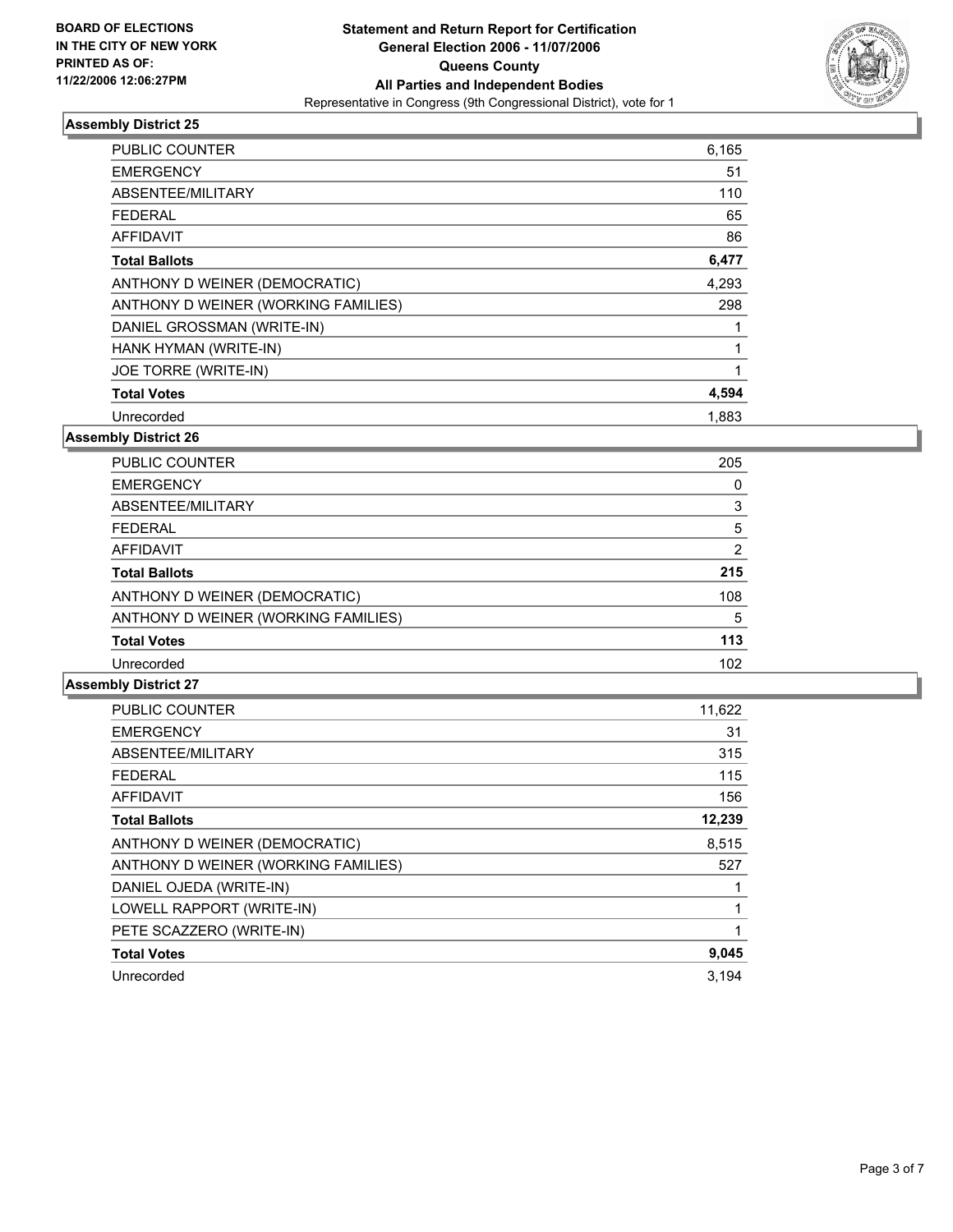

| PUBLIC COUNTER                      | 22,724 |
|-------------------------------------|--------|
| <b>EMERGENCY</b>                    | 81     |
| ABSENTEE/MILITARY                   | 670    |
| <b>FEDERAL</b>                      | 179    |
| <b>AFFIDAVIT</b>                    | 286    |
| <b>Total Ballots</b>                | 23,940 |
| ANTHONY D WEINER (DEMOCRATIC)       | 14,987 |
| ANTHONY D WEINER (WORKING FAMILIES) | 973    |
| AMY J. SCHULTZ (WRITE-IN)           |        |
| <b>BRIDGET MILLER (WRITE-IN)</b>    | 2      |
| MICHEL EVANCHIK (WRITE-IN)          |        |
| TOM OGNIBENE (WRITE-IN)             |        |
| <b>Total Votes</b>                  | 15,965 |
| Unrecorded                          | 7.975  |

**Assembly District 29**

| PUBLIC COUNTER                      | 68 |
|-------------------------------------|----|
| <b>EMERGENCY</b>                    |    |
| ABSENTEE/MILITARY                   |    |
| <b>FEDERAL</b>                      |    |
| <b>AFFIDAVIT</b>                    |    |
| <b>Total Ballots</b>                | 68 |
| ANTHONY D WEINER (DEMOCRATIC)       | 49 |
| ANTHONY D WEINER (WORKING FAMILIES) | 5  |
| <b>Total Votes</b>                  | 54 |
| Unrecorded                          | 14 |

| 3,148 |
|-------|
| 20    |
| 65    |
| 3     |
| 29    |
| 3,265 |
| 1,409 |
| 139   |
|       |
|       |
| 1,550 |
| 1.715 |
|       |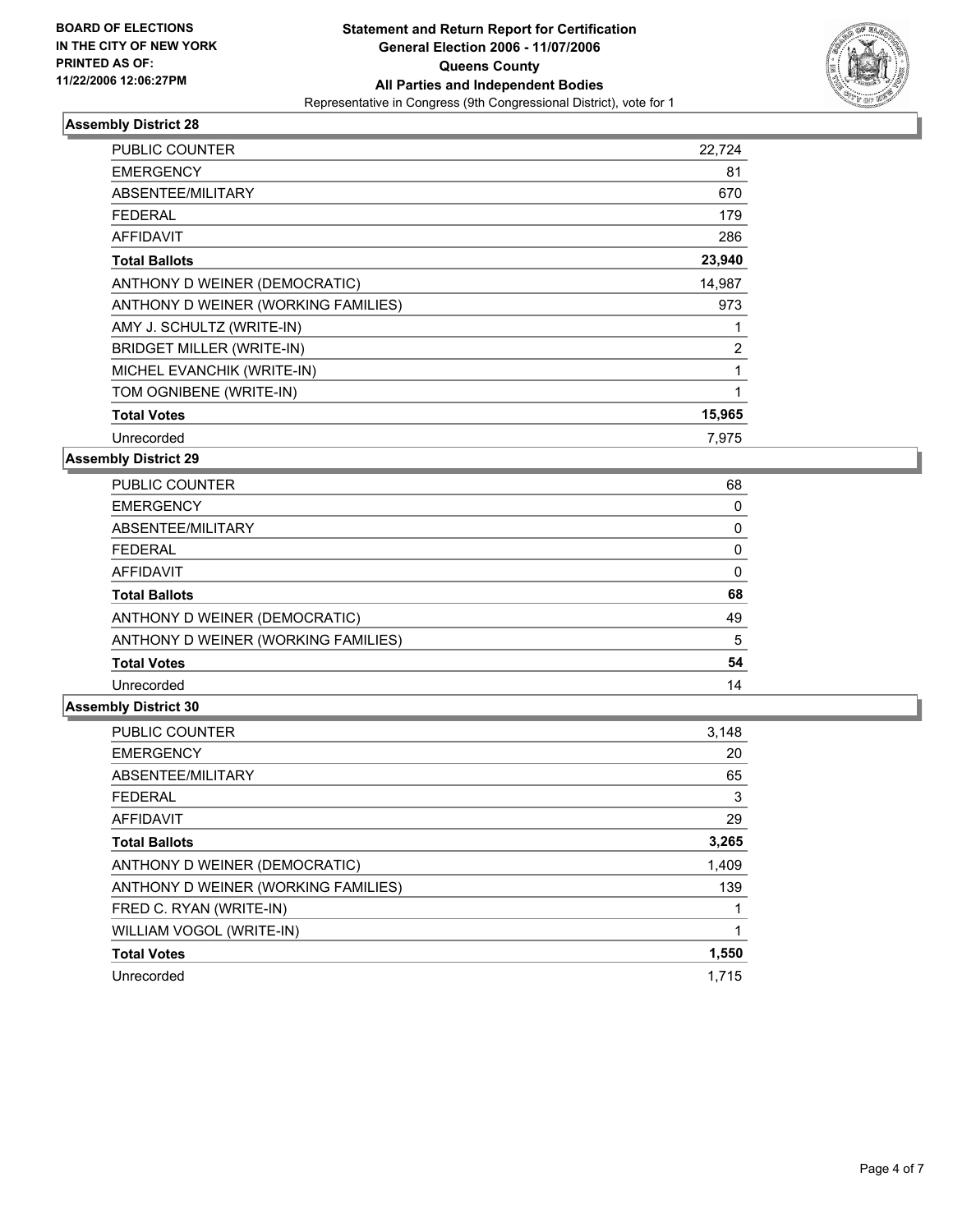

| PUBLIC COUNTER                      | 12 |
|-------------------------------------|----|
| <b>EMERGENCY</b>                    |    |
| ABSENTEE/MILITARY                   |    |
| <b>FEDERAL</b>                      |    |
| <b>AFFIDAVIT</b>                    |    |
| <b>Total Ballots</b>                | 13 |
| ANTHONY D WEINER (DEMOCRATIC)       |    |
| ANTHONY D WEINER (WORKING FAMILIES) |    |
| <b>Total Votes</b>                  |    |
| Unrecorded                          |    |

### **Assembly District 35**

| PUBLIC COUNTER                      | 1,209 |
|-------------------------------------|-------|
| <b>EMERGENCY</b>                    | 0     |
| ABSENTEE/MILITARY                   | 23    |
| <b>FEDERAL</b>                      | 14    |
| <b>AFFIDAVIT</b>                    | 10    |
| <b>Total Ballots</b>                | 1,256 |
| ANTHONY D WEINER (DEMOCRATIC)       | 832   |
| ANTHONY D WEINER (WORKING FAMILIES) | 53    |
| HOWIE HAWKINS (WRITE-IN)            |       |
| <b>Total Votes</b>                  | 886   |
| Unrecorded                          | 370   |

| PUBLIC COUNTER                      | 479 |
|-------------------------------------|-----|
| <b>EMERGENCY</b>                    |     |
| ABSENTEE/MILITARY                   | 10  |
| <b>FEDERAL</b>                      |     |
| AFFIDAVIT                           | 10  |
| <b>Total Ballots</b>                | 500 |
| ANTHONY D WEINER (DEMOCRATIC)       | 233 |
| ANTHONY D WEINER (WORKING FAMILIES) | 17  |
| <b>Total Votes</b>                  | 250 |
| Unrecorded                          | 250 |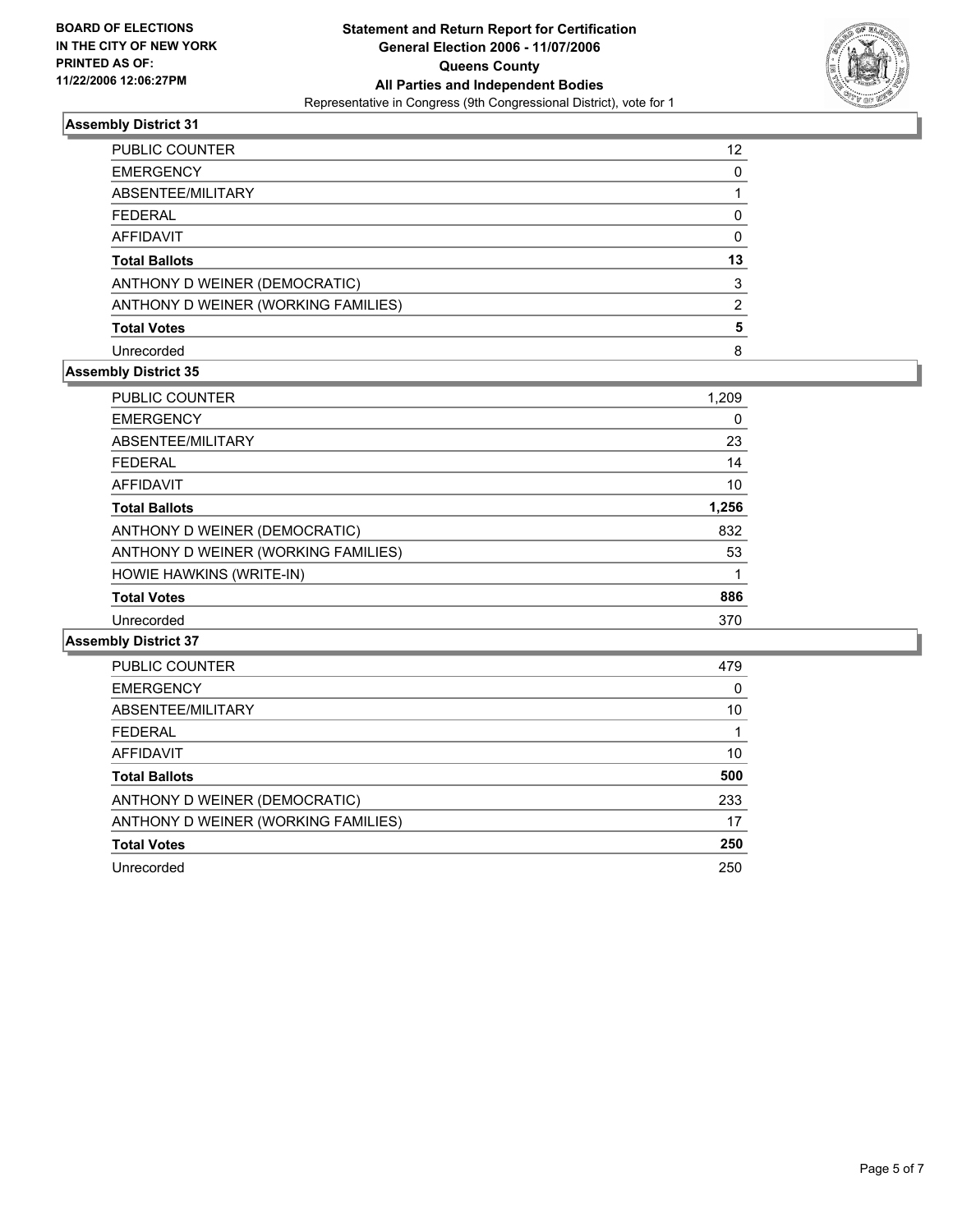

| <b>EMERGENCY</b><br>ABSENTEE/MILITARY<br>121<br>19<br><b>FEDERAL</b><br><b>AFFIDAVIT</b><br>127<br>7,584<br><b>Total Ballots</b><br>3,970<br>ANTHONY D WEINER (DEMOCRATIC) |
|----------------------------------------------------------------------------------------------------------------------------------------------------------------------------|
|                                                                                                                                                                            |
|                                                                                                                                                                            |
|                                                                                                                                                                            |
|                                                                                                                                                                            |
|                                                                                                                                                                            |
|                                                                                                                                                                            |
| ANTHONY D WEINER (WORKING FAMILIES)<br>307                                                                                                                                 |
| BARBARA KIBIN (WRITE-IN)                                                                                                                                                   |
| MAURICE LEHON (WRITE-IN)                                                                                                                                                   |
| <b>Total Votes</b><br>4,279                                                                                                                                                |
| 3.305<br>Unrecorded                                                                                                                                                        |